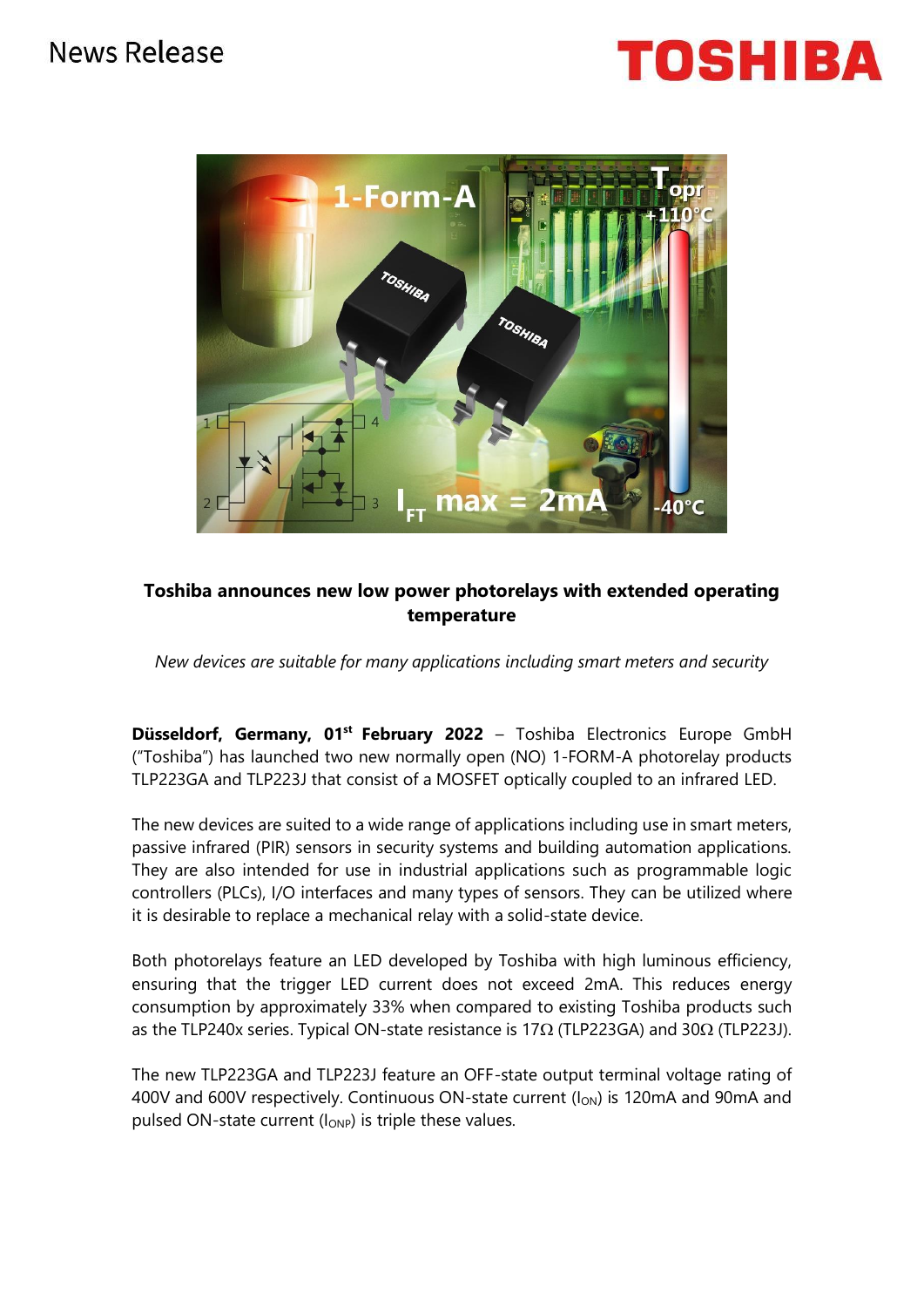

Both devices have improved switching characteristics with a 50% (approx.) improvement in turn-on time  $(t_{ON})$  to 1ms (max.) for the TLP223GA, and 75% and 0.5ms (max.) for the TLP223J compared with current products TLP240GA and TLP240J.

The operating temperature is covering the range from -40 $\degree$ C to +110 $\degree$ C making them suitable for use in equipment installed outdoors. The isolation voltage of 5000Vrms and creepage / clearance distances up to 8.0mm allows them to be used in equipment requiring reinforced isolation.

Both devices are housed in a 4-pin DIP package with leaded and surface-mount options available.

Shipments of the new devices has started.

To access the datasheets for these two devices, please visit:

TLP223GA - [https://toshiba.semicon-storage.com/eu/semiconductor/product/isolators](https://toshiba.semicon-storage.com/eu/semiconductor/product/isolators-solid-state-relays/photorelay-mosfet-output/detail.TLP223GA.html)[solid-state-relays/photorelay-mosfet-output/detail.TLP223GA.html](https://toshiba.semicon-storage.com/eu/semiconductor/product/isolators-solid-state-relays/photorelay-mosfet-output/detail.TLP223GA.html)

TLP223J - [https://toshiba.semicon-storage.com/eu/semiconductor/product/isolators](https://toshiba.semicon-storage.com/eu/semiconductor/product/isolators-solid-state-relays/photorelay-mosfet-output/detail.TLP223J.html)[solid-state-relays/photorelay-mosfet-output/detail.TLP223J.html](https://toshiba.semicon-storage.com/eu/semiconductor/product/isolators-solid-state-relays/photorelay-mosfet-output/detail.TLP223J.html)

###